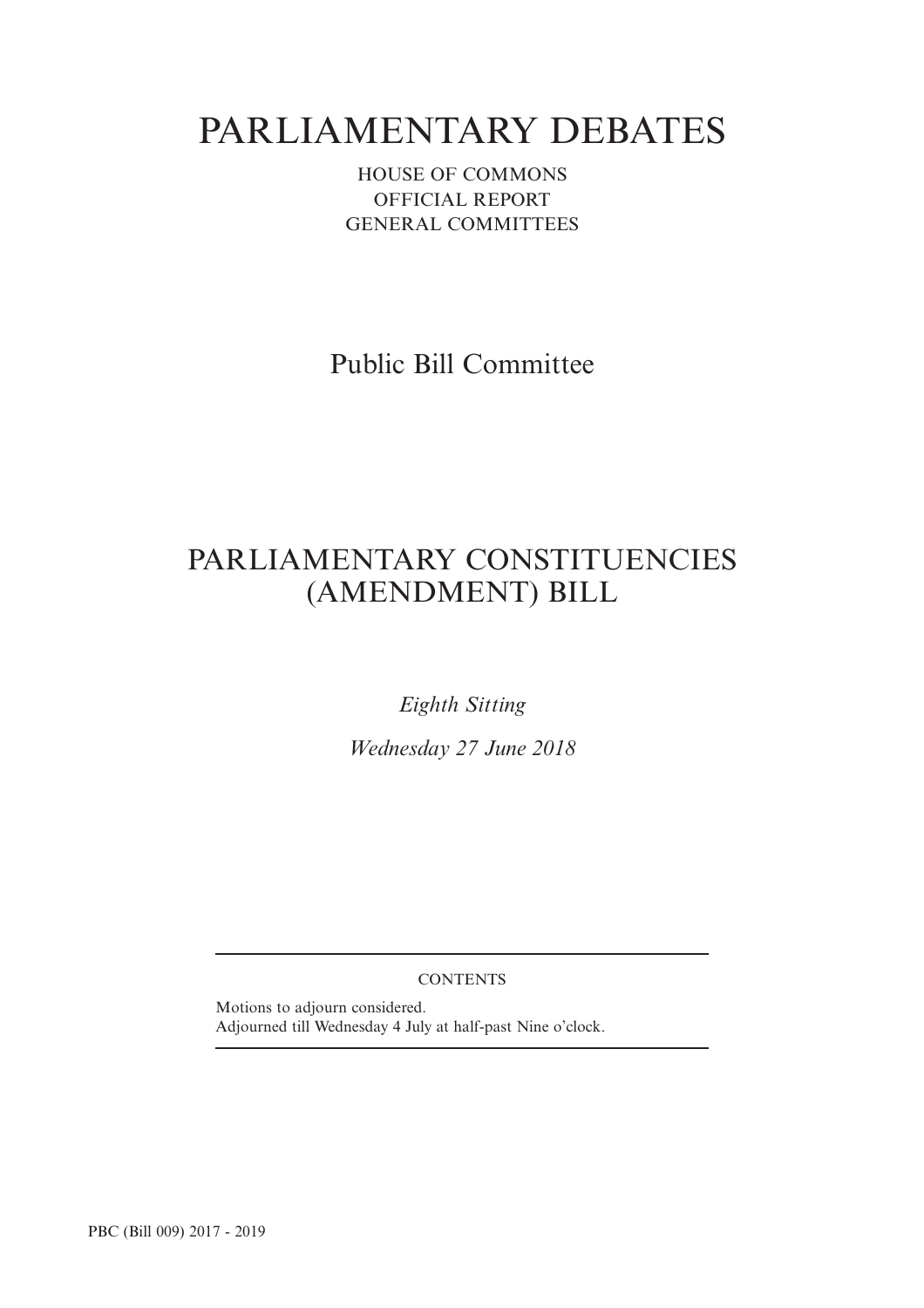No proofs can be supplied. Corrections that Members suggest for the final version of the report should be clearly marked in a copy of the report—not telephoned—and must be received in the Editor's Room, House of Commons,

**not later than**

**Sunday 1 July 2018**

© Parliamentary Copyright House of Commons 2018 *This publication may be reproduced under the terms of the Open Parliament licence, which is published at www.parliament.uk/site-information/copyright/.*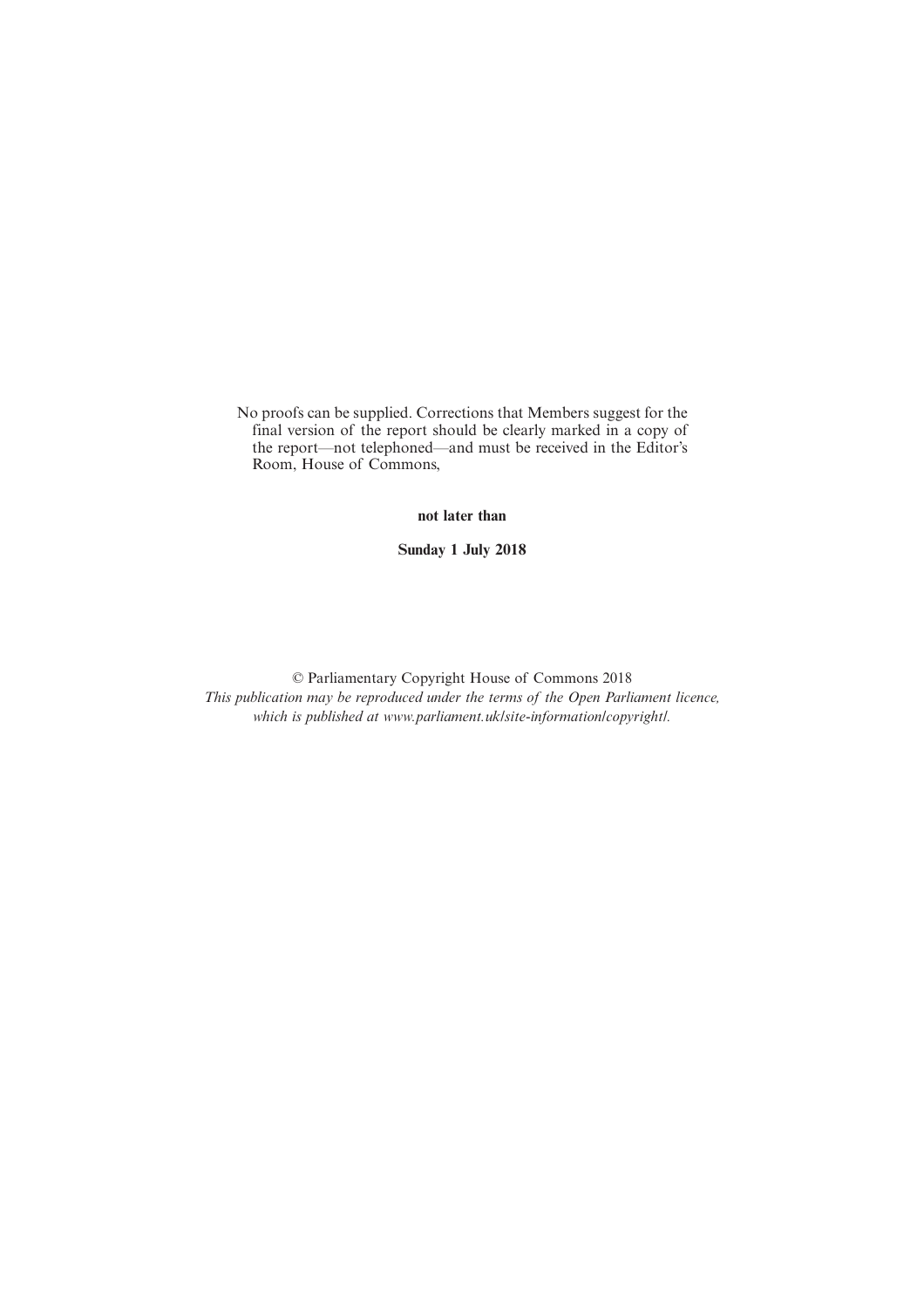#### **The Committee consisted of the following Members:**

*Chairs:* †M<sup>S</sup> NADINE DORRIES, ALBERT OWEN

Allan, Lucy *(Telford)* (Con) Bone, Mr Peter *(Wellingborough)* (Con) † Charalambous, Bambos *(Enfield, Southgate)* (Lab) † Fletcher, Colleen *(Coventry North East)* (Lab) † Foster, Kevin *(Torbay)* (Con) † Harper, Mr Mark *(Forest of Dean)* (Con) † Khan, Afzal *(Manchester, Gorton)* (Lab) † Lee, Karen *(Lincoln)* (Lab) Linden, David *(Glasgow East)* (SNP)

† Matheson, Christian *(City of Chester)* (Lab)

Mills, Nigel *(Amber Valley)* (Con) † Norris, Alex *(Nottingham North)* (Lab/Co-op) Paisley, Ian *(North Antrim)* (DUP) † Smith, Chloe *(Parliamentary Secretary, Cabinet Office)* Stewart, Bob *(Beckenham)* (Con) Wiggin, Bill *(North Herefordshire)* (Con) Kenneth Fox, *Committee Clerk*

**† attended the Committee**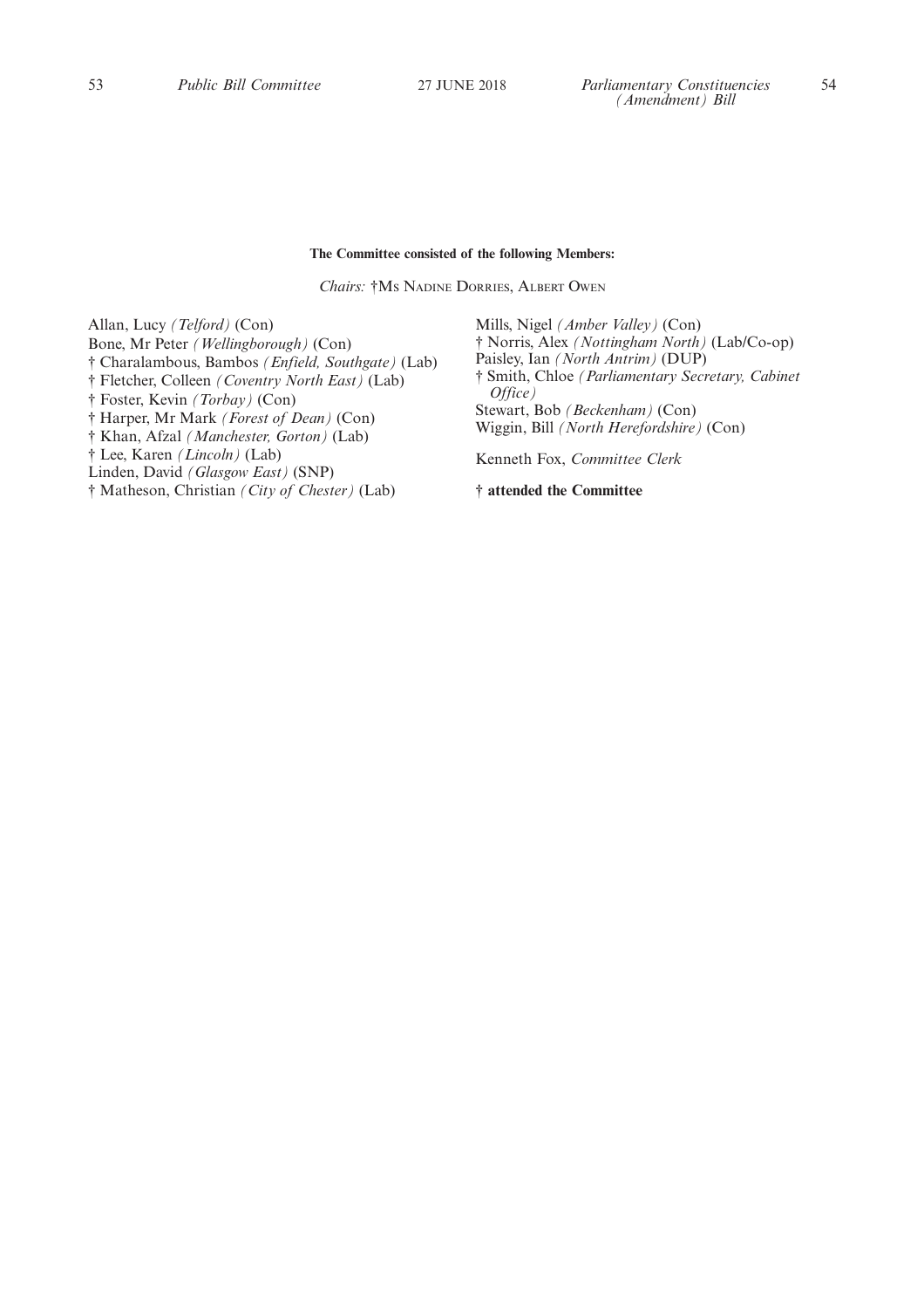#### 55 *Public Bill Committee* HOUSE OF COMMONS *Parliamentary Constituencies* 56 *(Amendment) Bill*

*Wednesday 27 June 2018*

[M<sup>S</sup> NADINE DORRIES *in the Chair*]

### **Parliamentary Constituencies (Amendment) Bill**

#### 9.30 am

**The Chair:** Before we begin the sitting, I will make the usual announcements: Members who want to take off their jackets, please do; switch off mobile phones; there can be no tea or coffee. As the Committee cannot consider the clauses of the Bill until the House has agreed to a money resolution, I call Afzal Khan to move that the Committee do now adjourn.

**Afzal Khan** (Manchester, Gorton) (Lab): I beg to move, That the Committee do now adjourn.

I thank Members and the Clerk for attending this sitting of the Committee on the Parliamentary Constituencies (Amendment) Bill. Regrettably there is nothing new to report on its progress. I continue to be inspired by my colleagues' devotion to it and to the larger parliamentary process. In a representative democracy there is nothing more important than to ensure that electoral processes are free and fair.

It is acknowledged on all sides that electoral boundary reform is long overdue, although we disagree about how that must be addressed. I acknowledge the arguments that have been put forward by those who are stalling on a money resolution. First, they argue that a boundary review is going on, and we should allow the process to finish uninterrupted. The argument, in that line of thinking, is that we would endlessly spend money on another boundary review. Secondly, it is argued that according to the separation of powers, tabling a money resolution is the prerogative of the Crown. I do not want to add much on that point. Many of my colleagues have provided sound arguments against it, supported by historical evidence.

It is clear that the Government's refusal to table a money resolution is at best misguided and at worst a disturbing trend towards the obstruction of the parliamentary conventions on which our democracy depends. Will the Minister confirm that the lack of a money resolution is a response to financial concerns? Does she agree that the convention holds that soon after a Bill passes Second Reading the Government table a money resolution?

In relation to the first point that is argued, we all know that there is a boundary review going on, but it is also true that instructions were given to reduce the size of the House of Commons from 650 to 600 Members. That measure has far from unanimous support. The final boundary proposals have not been released, but they are in serious danger of being rejected on those grounds alone. No one can predict the future, but there is a consensus that the boundary review is unlikely to pass. As the Select Committee on Public Administration and Constitutional Affairs said in its report, the Government "cannot be confident" that the House of Commons will approve the suggested changes. Will the Minister clarify whether she agrees about that?

Last week the right hon. Member for Forest of Dean made the point that the Boundary Commission report is only a few weeks away. I welcome that, because it means that now is possibly the best time to go forward with the Bill. The final boundary proposals are due soon. If the House votes for them, the money that the Government are reluctant to commit will not be spent. If it rejects them we have contingency plans to put in motion, but if the money resolution delay continues we shall be unprepared for a rejection of the final boundary proposals, and new boundaries will unnecessarily be delayed further.

That data that our current boundaries are built on is 18 years old—old enough to vote, if it could. We need to prepare responsibly for the vote on the Boundary Commission recommendations and begin line-by-line analysis of the Bill. The facts are clear: the electoral boundaries need to be updated. There is a serious danger that the current boundary review recommendations will be voted down. The Bill is a serious attempt at cross-party compromise and it has received a unanimous Second Reading. If we act responsibly we will move forward with the Bill, to ensure that the people of the UK are represented fairly.

**Mr Mark Harper** (Forest of Dean) (Con): It is a great pleasure to see you in the Chair, Ms Dorries. I have a few remarks on the motion to adjourn, picking up on the comments made by the hon. Member for Manchester, Gorton, whose Bill it is.

First, we have an update on where we were last week, because there are now only three full sitting weeks until the Boundary Commission's report. I agree that there is not consensus or 100% unanimity about Parliament's decision a number of years ago to reduce the size of the House—of course not. It was a hard-fought battle to get it through, but the House agreed to it, as did the House of Lords. It is an Act of Parliament; it is the law. Rather than anticipating what decision the House might make when faced with the Orders in Council suggesting that we implement the reports of the boundary commissions—whose final versions we have not yet seen—we should wait for that decision.

As I said last week, in answer to a point from the hon. Member for Glasgow East, who unusually is not in his place today, there is an injunction on Ministers in the Parliamentary Voting System and Constituencies Act 2011, and in the amended legislation on parliamentary boundaries, to bring forward the proposals as soon as is reasonably practicable after the boundary commissions have reported. I do not think that Ministers can just not do anything for ages. We will get a reasonably early chance to make a decision.

The reason that I do not think we should act in parallel—as I also said last week—is that the Bill makes some significant proposals about changing the size of the House, the frequency of boundary reviews going from five to 10 years and the amount of flex in the size of the seat. We will want to debate those issues having listened to the debate on the Boundary Commission's proposals. They will be debated on the Floor of the House, so all Members will get the opportunity to discuss them, and I think that that is what we want.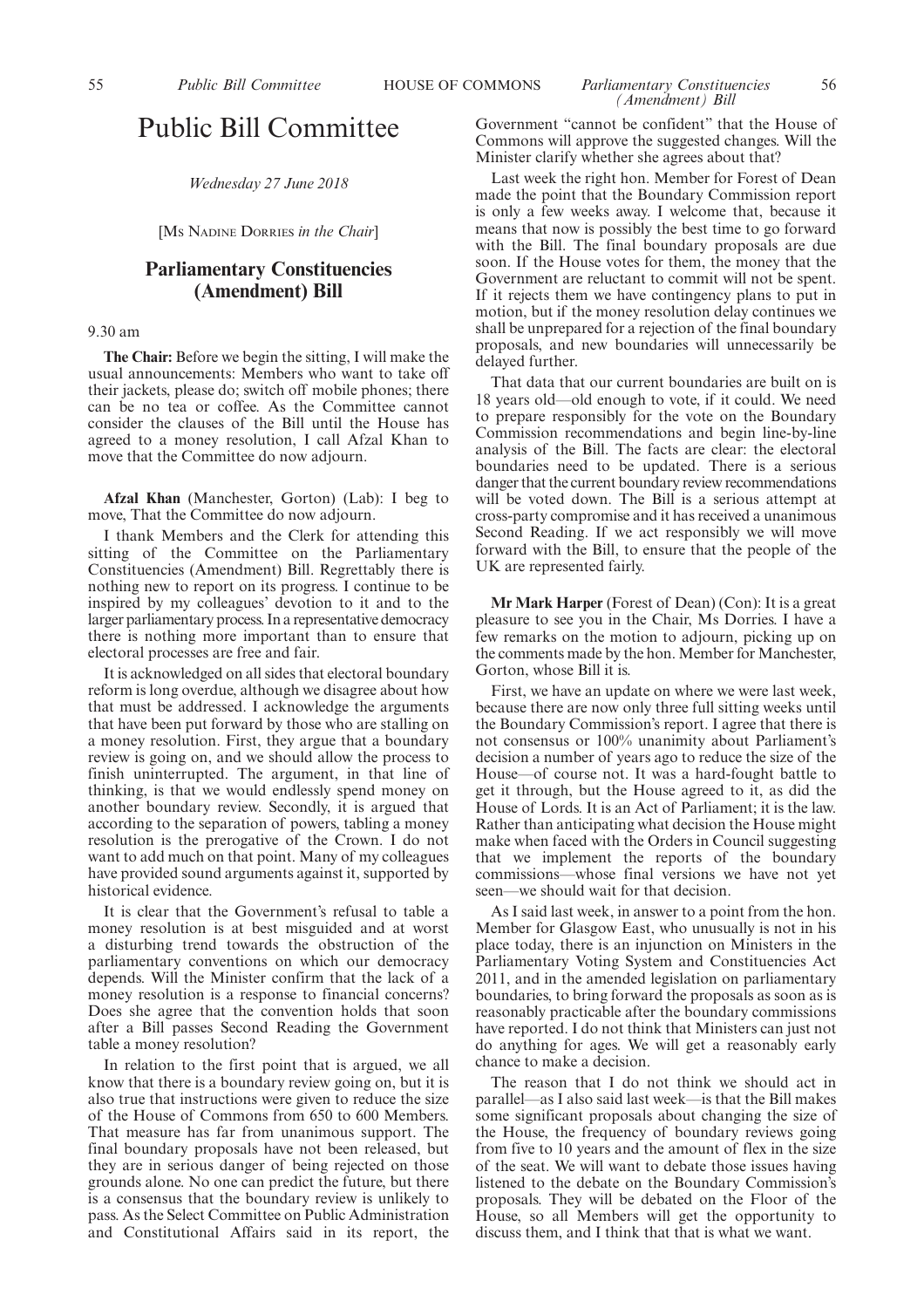My final point was also made last week—forgive me for repeating it, Ms Dorries. There is a strong case for saying that if the House were to reject the Boundary Commission's proposals, and therefore the Government wanted to give Parliament an opportunity to look at an alternative strategy, the Government should find time to consider the Bill in all its stages, including Committee, on the Floor of the House. It is a constitutional Bill. All stages of the Parliamentary Voting System and Constituencies Act 2011 were debated on the Floor of the House. I would argue that it is not right to debate changes that significantly affect Parliament in Committee, with relatively few Members present, so that all Members could debate them only on Report. The Government cannot make the decision about finding time on the Floor of the House until we know the position with the boundaries.

For all those reasons, I think the Government's position is sensible. They have made it clear that they are not trying to kill the Bill: they want to hold it in suspended animation—or whatever other phrase we might choose until the House has had a chance to consider the Boundary Commission's report. I think that is a sensible way forward. I recognise why the hon. Member for Manchester, Gorton is frustrated by it, but the period of his frustration is shrinking as time passes; we do not have many sitting weeks until the Boundary Commission's report. I hope that the current approach will eventually meet with his approval.

**Christian Matheson** (City of Chester) (Lab): What a pleasure it is to see you in the Chair, Ms Dorries. It is always worth restating what a great pleasure it is to follow the right hon. Member for Forest of Dean, who, week after week, makes considered and relevant comments about the nature of the Bill. We appreciate that he is taking the issue seriously even if we do not necessarily agree with the comments that he is making.

The right hon. Gentleman points out that we have only three sitting weeks left before the recess, and that after the recess the Order in Council is likely to be laid. That is a good reason to crack on with the Bill now and give it detailed consideration in Committee, as it cannot possibly complete its parliamentary passage through both Houses within those three weeks. We could, however, carry on with the detailed consideration of the Bill and get on with the stages that we are able to, before the Order in Council is laid. If the decision is taken not to accept the Boundary Commission's proposals, we would have something waiting in the wings and we could crack on quickly. I remind the Committee that no one—certainly no one in the Opposition and, if I may be so bold as to speak for them, no one on the Conservative Benches either—denies that we need a review of boundaries.

**Mr Harper:** I am grateful to the hon. Gentleman for what he said in his opening remarks.

I would just add, and I say this gently because I accept that he was not responsible, that the Labour party—including the hon. Gentleman and the Bill's promoter—has now accepted that we need to update the boundaries. That would be a bit more credible if it had not kiboshed the last boundary review that was supposed to have been completed in 2013. We should have done it by now and had it in place for the 2015 election. It was, of course, the Labour party and the Liberal Democrats who kind of did a slightly dirty deal in the House of Lords, and then in the House of Commons, to kibosh the last review. So his protestations about wanting a rapid conclusion would be a bit more credible if his party had not done that in the past.

**Christian Matheson:** I cannot perceive that any deal with the Liberal Democrats is ever dirty, but I would take advice from the Conservative party on that matter.

That review was kiboshed—I was not in the House at the time—because it continued with the notion of reducing the number of constituencies from 650 to 600, which does not enjoy Opposition support, particularly at a time when other constitutional changes mean that we need to maintain the strength of the House. We are where we are.

In his speech, my hon. Friend the Member for Manchester, Gorton, talked about a "disturbing trend towards the obstruction of the parliamentary conventions on which our democracy depends." I know the Minister personally and I do not believe that is her intention. It may be the intention of Ministers elsewhere in Government, but I do not believe it to be hers, although she represents the whole of Government in this Committee. I hope she will respond to some of the questions that have been raised.

I would like to consider the position of the Minister at the moment. It is a rather tricky role that she has been asked to play. I could not help but notice that another member of the Committee is not in his place today—the hon. and gallant Member for Beckenham. He is very well thought of in my constituency because of his service in and leadership of the Cheshire Regiment. I do not know if hon. Members have ever been on battlefield tours with him, but they are well known and one of his battlefield tours is of the D-day landings. I recall the D-day landings on the night of 5-6 June 1944. The Orne river bridge and the canal on the eastern flank—

**The Chair:**Order. Mr Matheson, this is going dangerously off-track.

**Christian Matheson:** There is method in my madness, Ms Dorries, if you would just bear with me.

The 2nd Oxfordshire and Buckinghamshire Light Infantry—the Ox and Bucks—under the command of Major Howard, were tasked with securing the flank and the bridge, now known as the Pegasus bridge, over the canal. Major Howard was given the rather open-ended commission to "hold until relieved"—to hold the bridge and flank until relieved—by Brigadier Lord Lovat. That was one of the key engagements, using the glider force from the Air Assault Brigade for the first time to maintain the eastern flank despite fierce counter-attacks from the Germans throughout the night. Lovat did indeed eventually relieve Howard.

**The Parliamentary Secretary, Cabinet Office (Chloe Smith):** I finally understand where the analogy is going, but does that make the hon. Gentleman and his colleagues the Germans?

**Christian Matheson:** I would like to think that we are all on the same side in this Committee and all want the finest parliamentary representation possible. What it